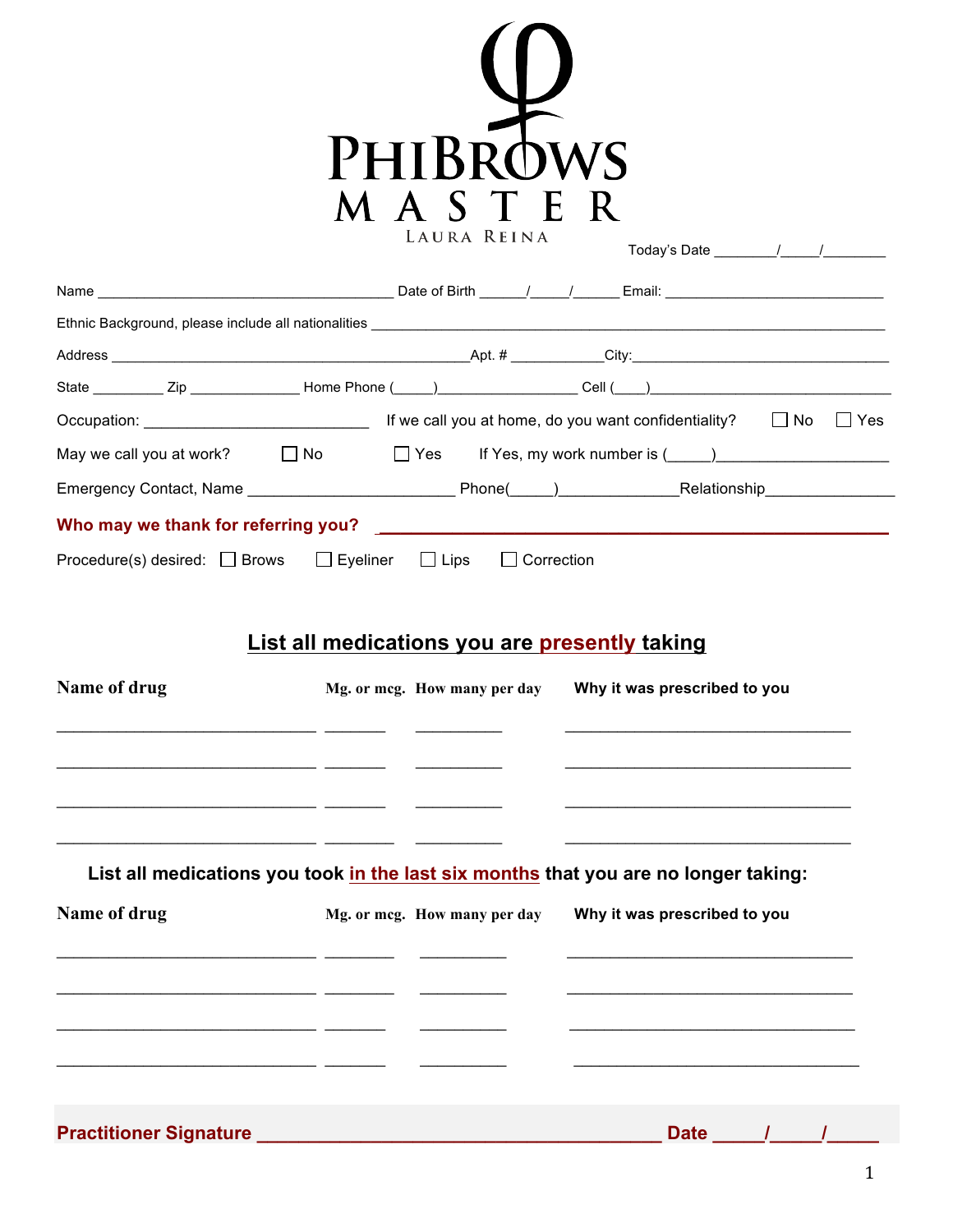|                                                                            | Do you have? (circle all that apply)                                                | Do you use? (circle all that apply)                                              |
|----------------------------------------------------------------------------|-------------------------------------------------------------------------------------|----------------------------------------------------------------------------------|
|                                                                            | Fever Blisters/Cold Sores (Ever, even one time)                                     | Accutane (currently or within the past year)                                     |
| Glaucoma or other eye disease/disorder                                     |                                                                                     | Antibiotics prior to dental procedures                                           |
| Grave's Disease                                                            |                                                                                     | Steroids                                                                         |
| Heart Disease                                                              |                                                                                     | Products that contain - Retin-A, Glycolic Acid, Vitamin C<br>or other Exfoliants |
| Mitral Valve Prolapse                                                      |                                                                                     | <b>Tanning Beds</b>                                                              |
| Valve Implants                                                             |                                                                                     | <b>Eyebrow Tinting</b>                                                           |
| Pacemaker                                                                  |                                                                                     | <b>Eyelash Tinting</b>                                                           |
| Stents                                                                     |                                                                                     | Latisse                                                                          |
| Diabetes requiring insulin                                                 |                                                                                     | Botox When                                                                       |
| Problems with healing                                                      |                                                                                     |                                                                                  |
| Keloids                                                                    |                                                                                     | Chemical Peels When                                                              |
| Seizures                                                                   |                                                                                     | Chemotherapy or Prophylactic dose of Chemotherapy                                |
| Dermatological Disorder                                                    |                                                                                     | <b>Blood Thinners</b>                                                            |
| If so, what?<br>$\frac{11 \text{ so, wnat}}{7}$<br>Active or in Flare-ups? |                                                                                     |                                                                                  |
| Hemophilia or Clotting Disorder                                            |                                                                                     |                                                                                  |
| Autoimmune Disorder                                                        |                                                                                     |                                                                                  |
| Pre-existing nerve damage                                                  |                                                                                     | Have you had? (circle all that apply)                                            |
| Tattoos                                                                    |                                                                                     | Fever Blisters/Cold Sores (Ever, even one time)                                  |
| Colors you are sun sensitive to:                                           |                                                                                     | Eye Infections (Are you prone to them)                                           |
|                                                                            | Trichotillomania (pulling of hair, brows, lashes)                                   | Vision Correction Procedure (Lasik, RK) within the past 3<br>months              |
| Alopecia Totalis or Areata                                                 |                                                                                     | Heart Attack - When?                                                             |
| Allergies                                                                  |                                                                                     | Joint Replacement, Organ Transplant                                              |
|                                                                            |                                                                                     | Eye Trauma                                                                       |
|                                                                            |                                                                                     | Seizures                                                                         |
|                                                                            | Are you? (circle all that apply)                                                    | <b>Fainting Spells</b>                                                           |
| Pregnant                                                                   |                                                                                     | Hepatitis - What Type: ___________                                               |
| Planning cosmetic surgery                                                  |                                                                                     | Hepatitis Test - When?                                                           |
|                                                                            | If so, what $\&$ when? $\_\_\_\_\_\_\_\_\_\_\_\_\_\_\_\_\_\_\_\_\_\_\_\_\_\_\_\_\_$ | Fat Transfer Injections - If yes, where?                                         |
| Currently under the care of a physician                                    |                                                                                     | Gore-Tex Implants - If yes, where?                                               |
|                                                                            |                                                                                     | Aesthetic or Cosmetic Procedures                                                 |
| Tennis                                                                     | Do you practice outdoor activities? Circle all that apply<br>Swimming               | <b>Laser Treatments</b>                                                          |
| Golf                                                                       | <b>Skiing</b>                                                                       |                                                                                  |

Client Name\_\_\_\_\_\_\_\_\_\_\_\_\_\_\_\_\_\_\_\_\_\_\_\_\_\_\_\_\_\_\_\_\_\_\_\_\_\_\_\_\_\_\_\_\_\_\_\_\_\_\_\_\_\_